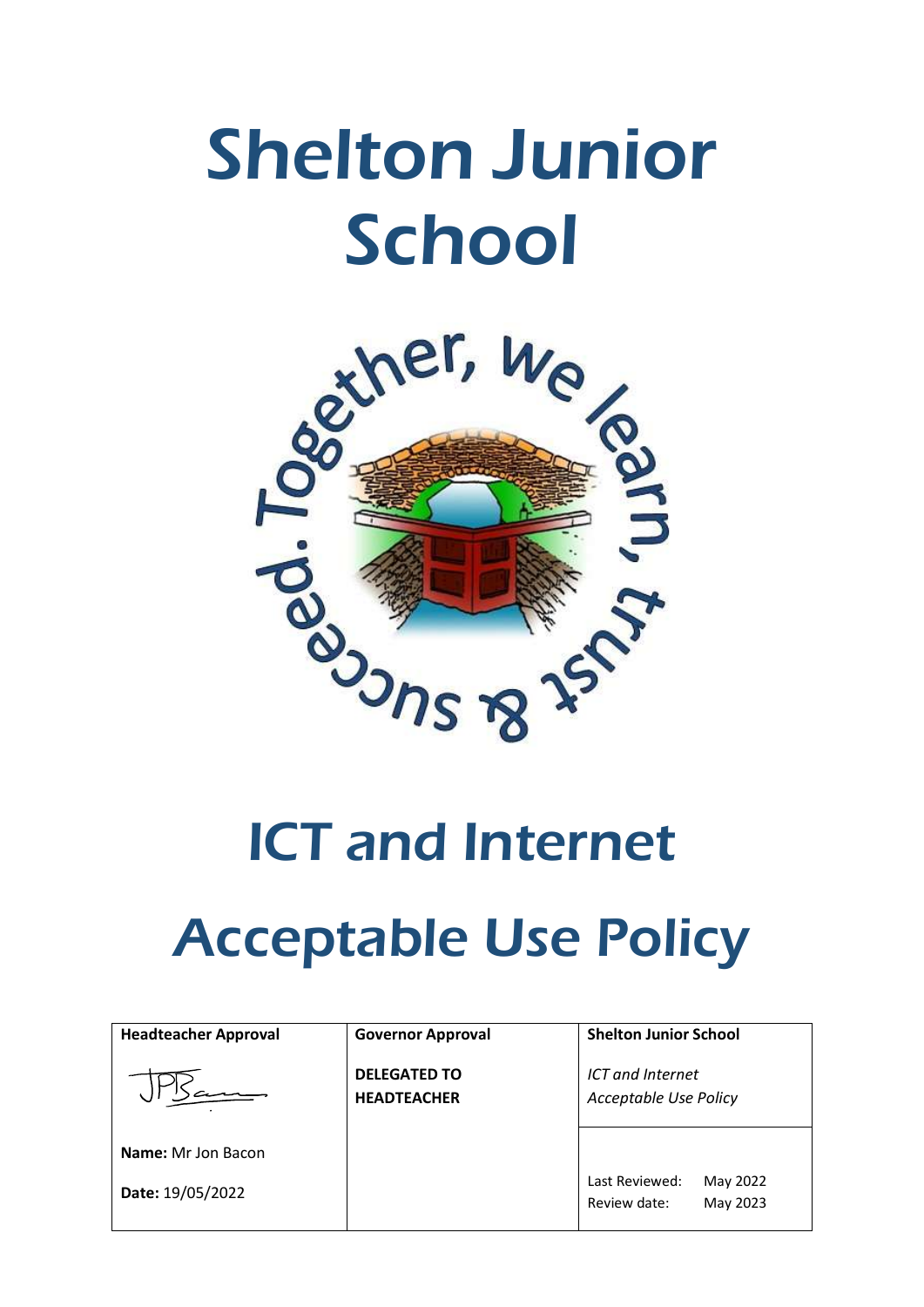## <span id="page-1-0"></span>**Policy review dates and changes**

| <b>Date</b> | By whom | <b>Summary of changes made</b>                                                                                           |
|-------------|---------|--------------------------------------------------------------------------------------------------------------------------|
| 22/04/2022  | KW      | Policy review - insertion of details relating to cyber-attacks<br>and appendix five; grammatical and formatting changes. |
|             |         |                                                                                                                          |
|             |         |                                                                                                                          |
|             |         |                                                                                                                          |
|             |         |                                                                                                                          |
|             |         |                                                                                                                          |
|             |         |                                                                                                                          |
|             |         |                                                                                                                          |
|             |         |                                                                                                                          |
|             |         |                                                                                                                          |
|             |         |                                                                                                                          |
|             |         |                                                                                                                          |
|             |         |                                                                                                                          |
|             |         |                                                                                                                          |
|             |         |                                                                                                                          |
|             |         |                                                                                                                          |
|             |         |                                                                                                                          |
|             |         |                                                                                                                          |
|             |         |                                                                                                                          |
|             |         |                                                                                                                          |
|             |         |                                                                                                                          |

 $\overline{2}$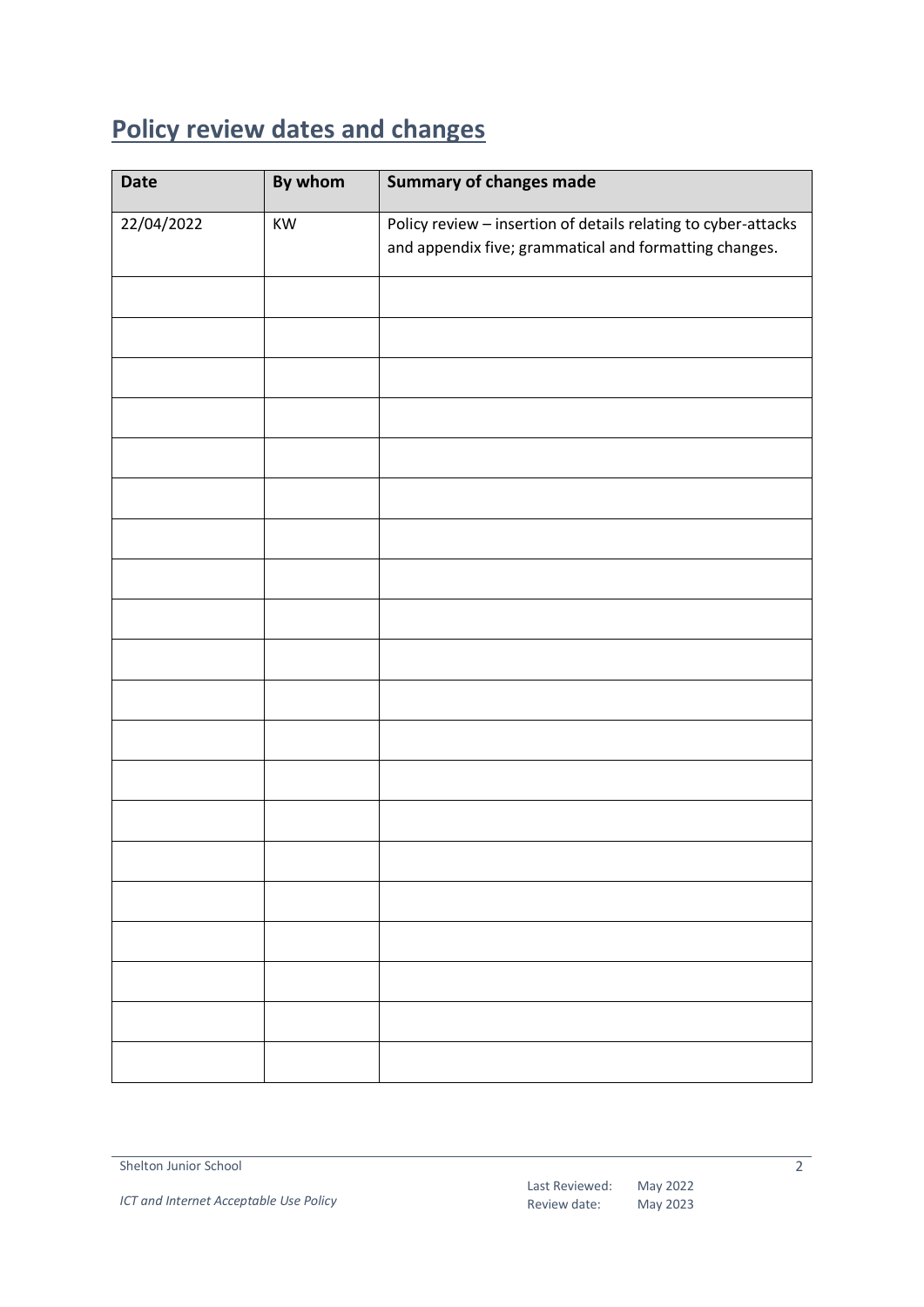## Contents

| Shelton Junior School | 3 |
|-----------------------|---|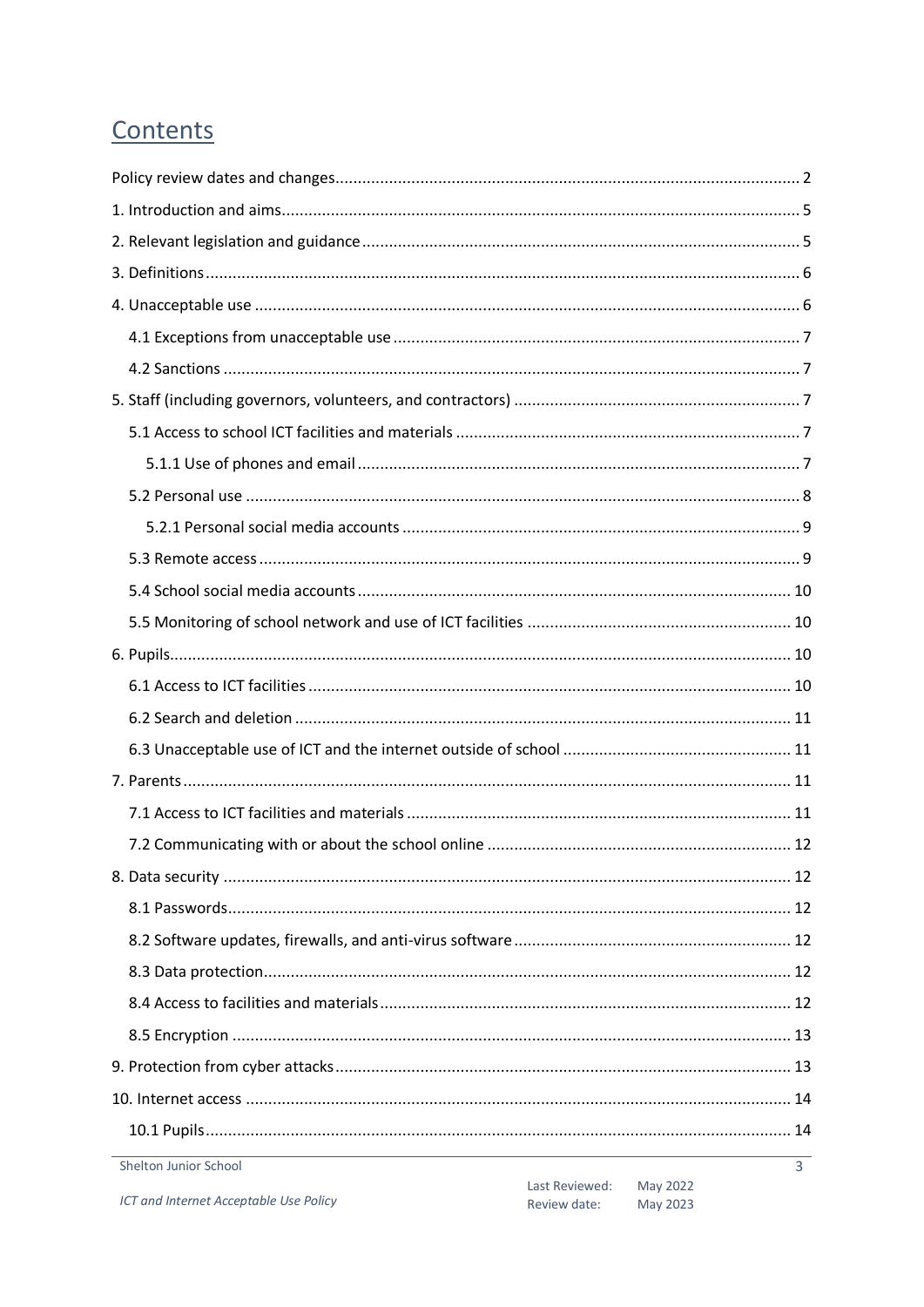| You're being harassed on social media, or somebody is spreading something offensive about |
|-------------------------------------------------------------------------------------------|
|                                                                                           |
| Appendix 2: Acceptable use of the internet: agreement for parents and carers  18          |
|                                                                                           |
| Appendix 4: Acceptable use agreement for staff, governors, volunteers and visitors  20    |
|                                                                                           |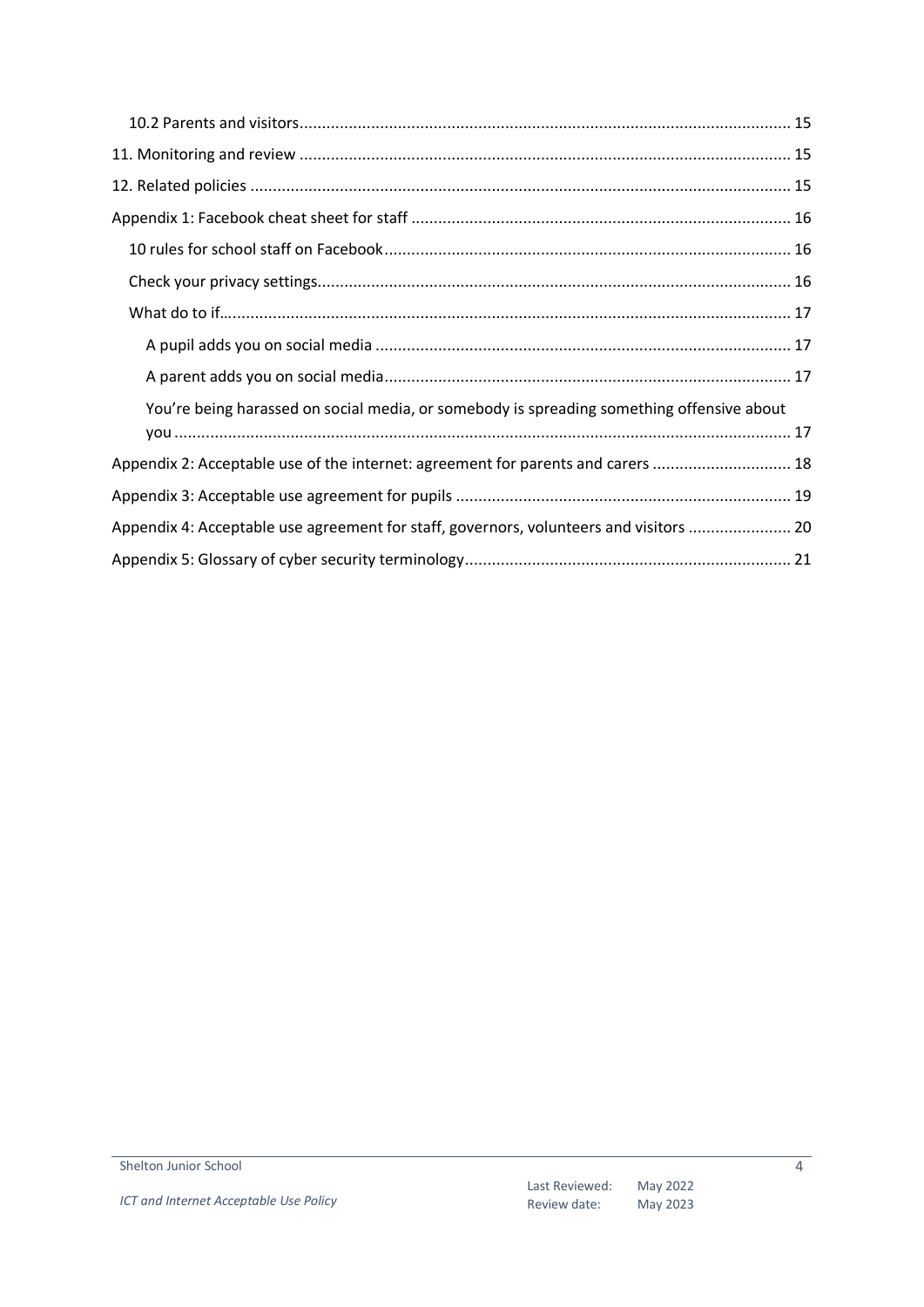## <span id="page-4-0"></span>**1. Introduction and aims**

Information and communications technology (ICT) is an integral part of the way our school works, and is a critical resource for pupils, staff, governors, volunteers and visitors. It supports teaching and learning, pastoral and administrative functions of the school.

However, the ICT resources and facilities our school uses also pose risks to data protection, online safety and safeguarding.

This policy aims to:

- Set guidelines and rules on the use of school ICT resources for staff, pupils, parents and governors
- Establish clear expectations for the way all members of the school community engage with each other online
- Support the school's policy on data protection, online safety and safeguarding
- Prevent disruption to the school through the misuse, or attempted misuse, of ICT systems
- Support the school in teaching pupils safe and effective internet and ICT use

This policy covers all users of our school's ICT facilities, including governors, staff, pupils, volunteers, contractors and visitors.

Breaches of this policy may be dealt with under our behaviour policy, staff discipline policy and staff code of conduct.

## <span id="page-4-1"></span>**2. Relevant legislation and guidance**

This policy refers to, and complies with, the following legislation and guidance:

- [Data Protection Act 2018](http://www.legislation.gov.uk/ukpga/2018/12/contents/enacted)
- [The General Data Protection Regulation](https://eur-lex.europa.eu/legal-content/EN/TXT/HTML/?uri=CELEX:32016R0679)
- [Computer Misuse Act 1990](https://www.legislation.gov.uk/ukpga/1990/18/contents)
- [Human Rights Act 1998](https://www.legislation.gov.uk/ukpga/1998/42/contents)
- [The Telecommunications \(Lawful Business Practice\) \(Interception of Communications\)](https://www.legislation.gov.uk/uksi/2000/2699/regulation/3/made)  [Regulations 2000](https://www.legislation.gov.uk/uksi/2000/2699/regulation/3/made)
- [Education Act 2011](http://www.legislation.gov.uk/ukpga/2011/21/section/2/enacted)
- [Freedom of Information Act 2000](https://www.legislation.gov.uk/ukpga/2000/36/contents)
- [The Education and Inspections Act 2006](https://www.legislation.gov.uk/ukpga/2006/40/part/7/chapter/1)
- [Keeping Children Safe in Education 2020](https://www.gov.uk/government/publications/keeping-children-safe-in-education--2)
- [Searching, screening and confiscation: advice for schools](https://www.gov.uk/government/publications/searching-screening-and-confiscation)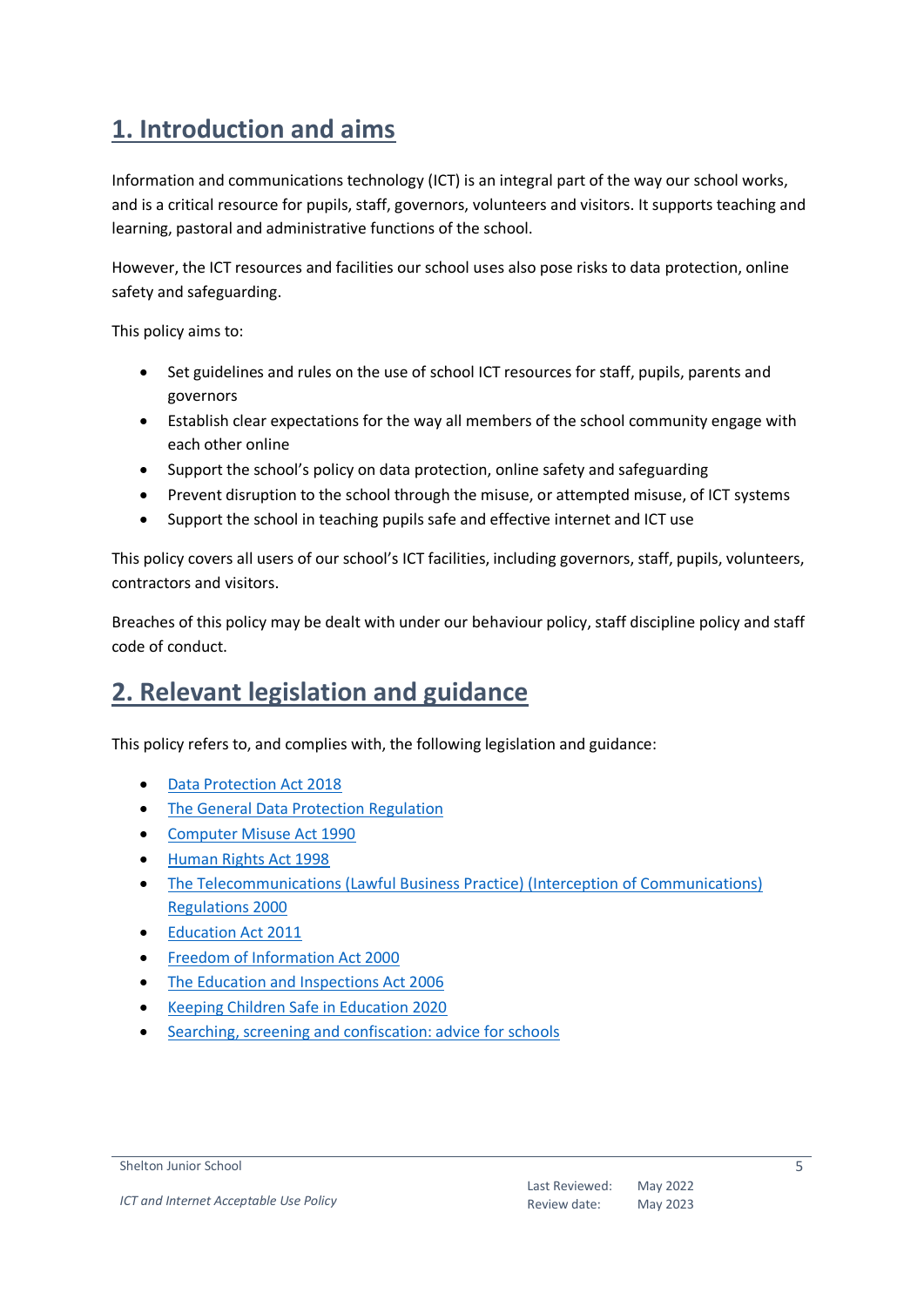## <span id="page-5-0"></span>**3. Definitions**

- **"ICT facilities"**: includes all facilities, systems and services including but not limited to network infrastructure, desktop computers, laptops, tablets, phones, music players or hardware, software, websites, web applications or services, and any device system or service which may become available in the future which is provided as part of the ICT service
- **"Users"**: anyone authorised by the school to use the ICT facilities, including governors, staff, pupils, volunteers, contractors and visitors
- **"Personal use"**: any use or activity not directly related to the users' employment, study or purpose
- **"Authorised personnel"**: employees authorised by the school to perform systems administration and/or monitoring of the ICT facilities
- **"Materials"**: files and data created using the ICT facilities including but not limited to documents, photos, audio, video, printed output, web pages, social networking sites, and blogs

## <span id="page-5-1"></span>**4. Unacceptable use**

The following is considered unacceptable use of the school's ICT facilities by any member of the school community. Any breach of this policy may result in disciplinary or behaviour proceedings (see section 4.2 below).

Unacceptable use of the school's ICT facilities includes:

- Using the school's ICT facilities to breach intellectual property rights or copyright
- Using the school's ICT facilities to bully or harass someone else, or to promote unlawful discrimination
- Breaching the school's policies or procedures
- Any illegal conduct, or statements which are deemed to be advocating illegal activity
- Accessing, creating, storing, linking to or sending material that is pornographic, offensive, obscene or otherwise inappropriate
- Activity which defames or disparages the school, or risks bringing the school into disrepute
- Sharing confidential information about the school, its pupils, or other members of the school community
- Connecting any device to the school's ICT network without approval from authorised personnel
- Setting up any software, applications or web services on the school's network without approval by authorised personnel, or creating or using any program, tool or item of software designed to interfere with the functioning of the ICT facilities, accounts or data
- Gaining, or attempting to gain, access to restricted areas of the network, or to any password-protected information, without approval from authorised personnel
- Allowing, encouraging, or enabling others to gain (or attempt to gain) unauthorised access to the school's ICT facilities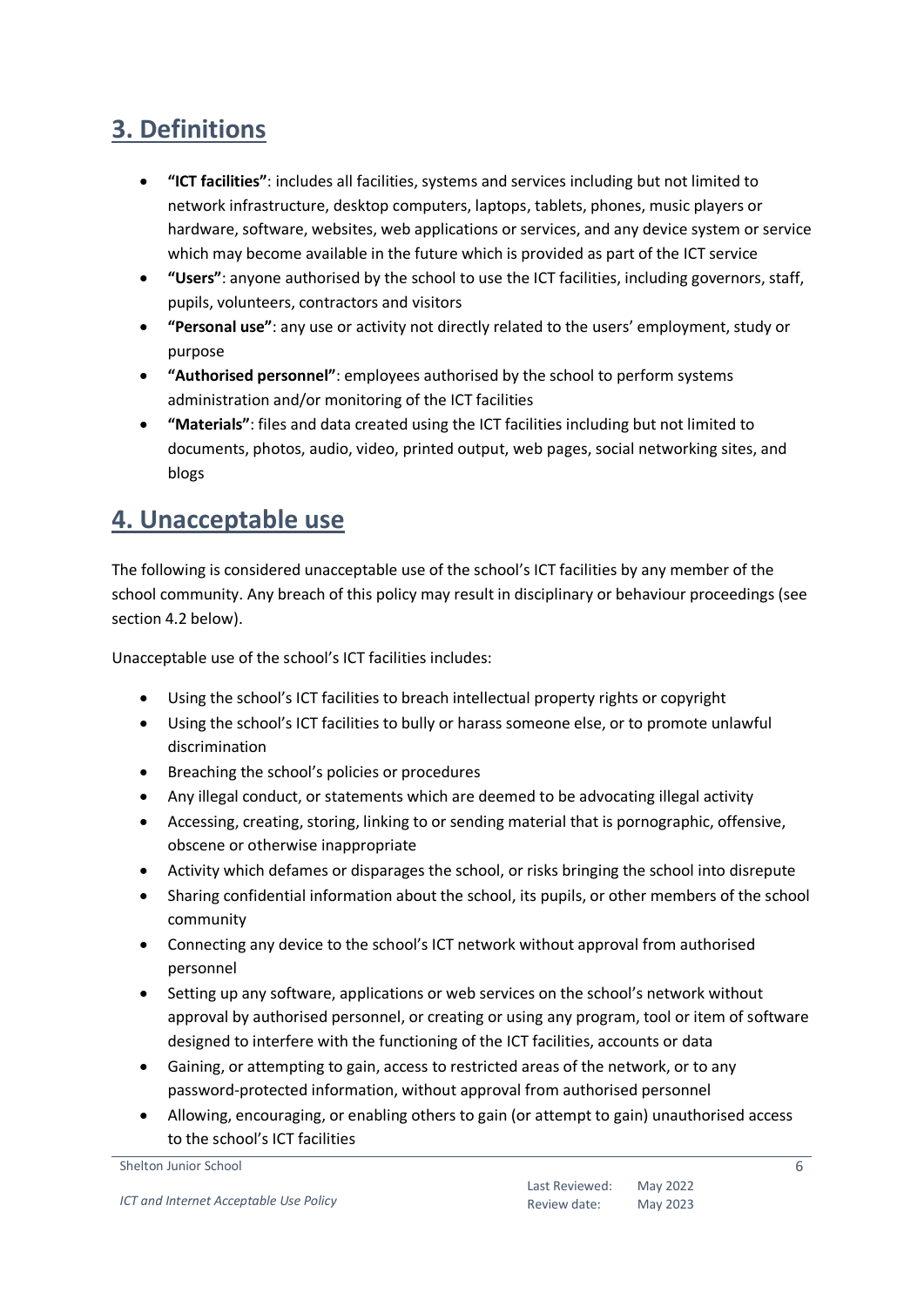- Causing intentional damage to ICT facilities
- Removing, deleting or disposing of ICT equipment, systems, programs or information without permission by authorised personnel
- Causing a data breach by accessing, modifying, or sharing data (including personal data) to which a user is not supposed to have access, or without authorisation
- Using inappropriate or offensive language
- Promoting a private business, unless that business is directly related to the school
- Using websites or mechanisms to bypass the school's filtering mechanisms

This is not an exhaustive list. The school reserves the right to amend this list at any time. The headteacher will use professional judgement to determine whether any act or behaviour not on the list above is considered unacceptable use of the school's ICT facilities.

#### <span id="page-6-0"></span>**4.1 Exceptions from unacceptable use**

Where the use of school ICT facilities (both on the premises and/or remotely) is required for a purpose that would otherwise be considered an unacceptable use, exemptions to the policy may be granted at the headteacher's discretion.

Authorisation for using school ICT facilities in this way must be sought from the headteacher in advance.

#### <span id="page-6-1"></span>**4.2 Sanctions**

Pupils and staff who engage in any of the unacceptable activity listed above may face disciplinary action in line with the school's policies on behaviour, staff discipline and staff code of conduct.

Copies of the school's behaviour policy, staff discipline policy, staff code of conduct are available via the school internal file storage on SharePoint and on the school's website.

## <span id="page-6-2"></span>**5. Staff (including governors, volunteers, and contractors)**

#### <span id="page-6-3"></span>**5.1 Access to school ICT facilities and materials**

The school's IT Provider (Lead IT Systems) manages access to the school's ICT facilities and materials for school staff. That includes, but is not limited to:

- Computers, tablets and other devices
- Access permissions for certain programmes or files

Staff will be provided with unique log-in/account information and passwords that they must use when accessing the school's ICT facilities.

Staff who have access to files they are not authorised to view or edit, or who need their access permissions updated or changed, should contact their line manager.

#### <span id="page-6-4"></span>**5.1.1 Use of phones and email**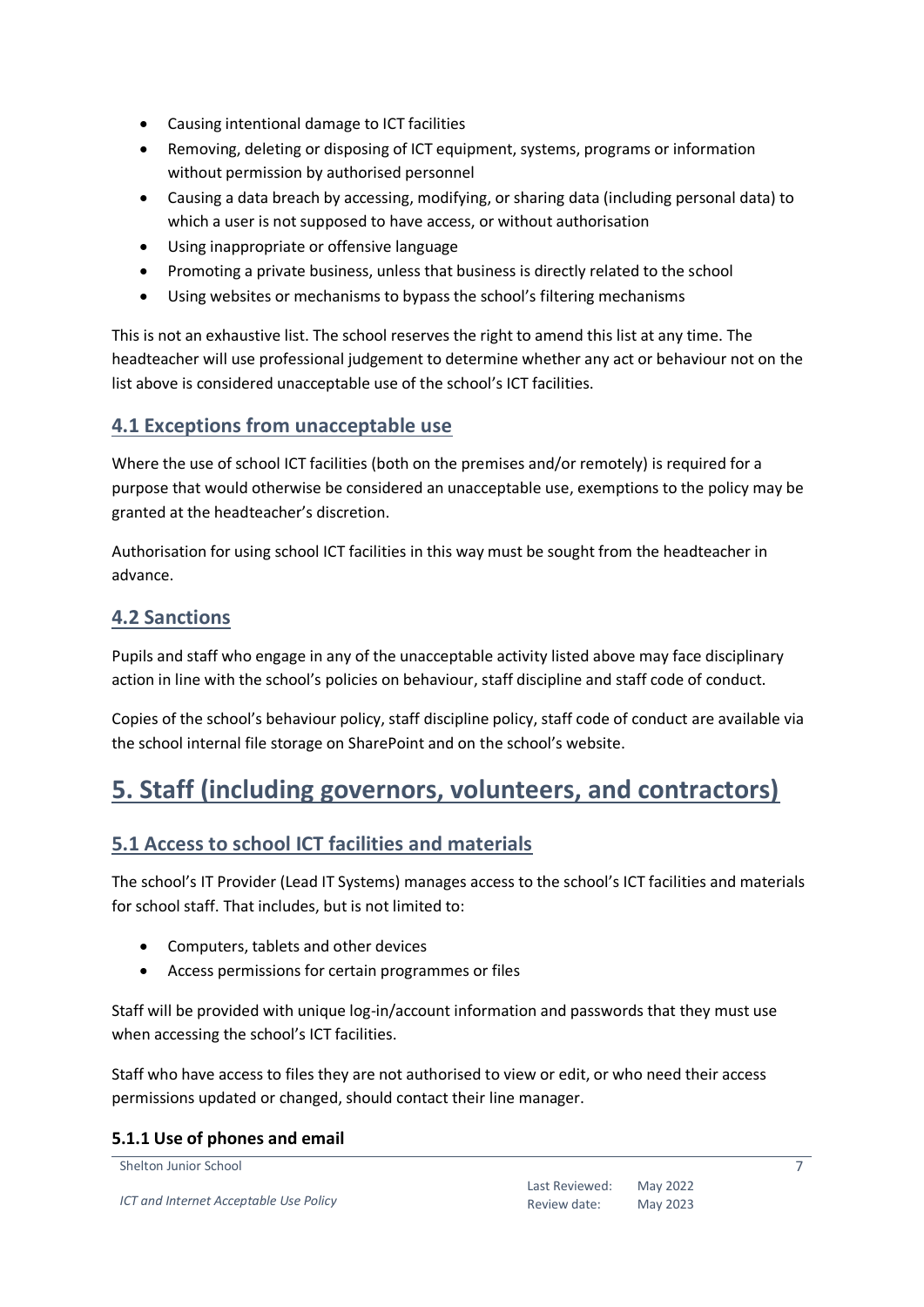The school provides each member of staff with an email address.

This email account should be used for work purposes only.

All work-related business should be conducted using the email address the school has provided.

Staff must not share their personal email addresses with parents and pupils, and must not send any work-related materials using their personal email account.

Staff must take care with the content of all email messages, as incorrect or improper statements can give rise to claims for discrimination, harassment, defamation, breach of confidentiality or breach of contract.

Email messages are required to be disclosed in legal proceedings or in response to requests from individuals under the Data Protection Act 2018 in the same way as paper documents. Deletion from a user's inbox does not mean that an email cannot be recovered for the purposes of disclosure. All email messages should be treated as potentially retrievable.

Staff must take extra care when sending sensitive or confidential information by email. Any attachments containing sensitive or confidential information should be encrypted so that the information is only accessible by the intended recipient.

If staff receive an email in error, the sender should be informed and the email deleted. If the email contains sensitive or confidential information, the user must not make use of that information or disclose that information.

If staff send an email in error which contains the personal information of another person, they must inform their line manager immediately and follow our data breach procedure.

Staff must not give their personal phone numbers to parents or pupils. Staff must use phones provided by the school to conduct all work-related business.

Staff who are provided with mobile phones as equipment for their role must abide by the same rules for ICT acceptable use as set out in section 4.

#### <span id="page-7-0"></span>**5.2 Personal use**

Staff are permitted to occasionally use school ICT facilities for personal use subject to certain conditions set out below. Personal use of ICT facilities must not be overused or abused. The headteacher may withdraw permission for it at any time or restrict access at their discretion.

Personal use is permitted provided that such use:

- Does not take place during contact time
- Does not constitute 'unacceptable use', as defined in section 4
- Takes place when no pupils are present
- Does not interfere with their jobs, or prevent other staff or pupils from using the facilities for work or educational purposes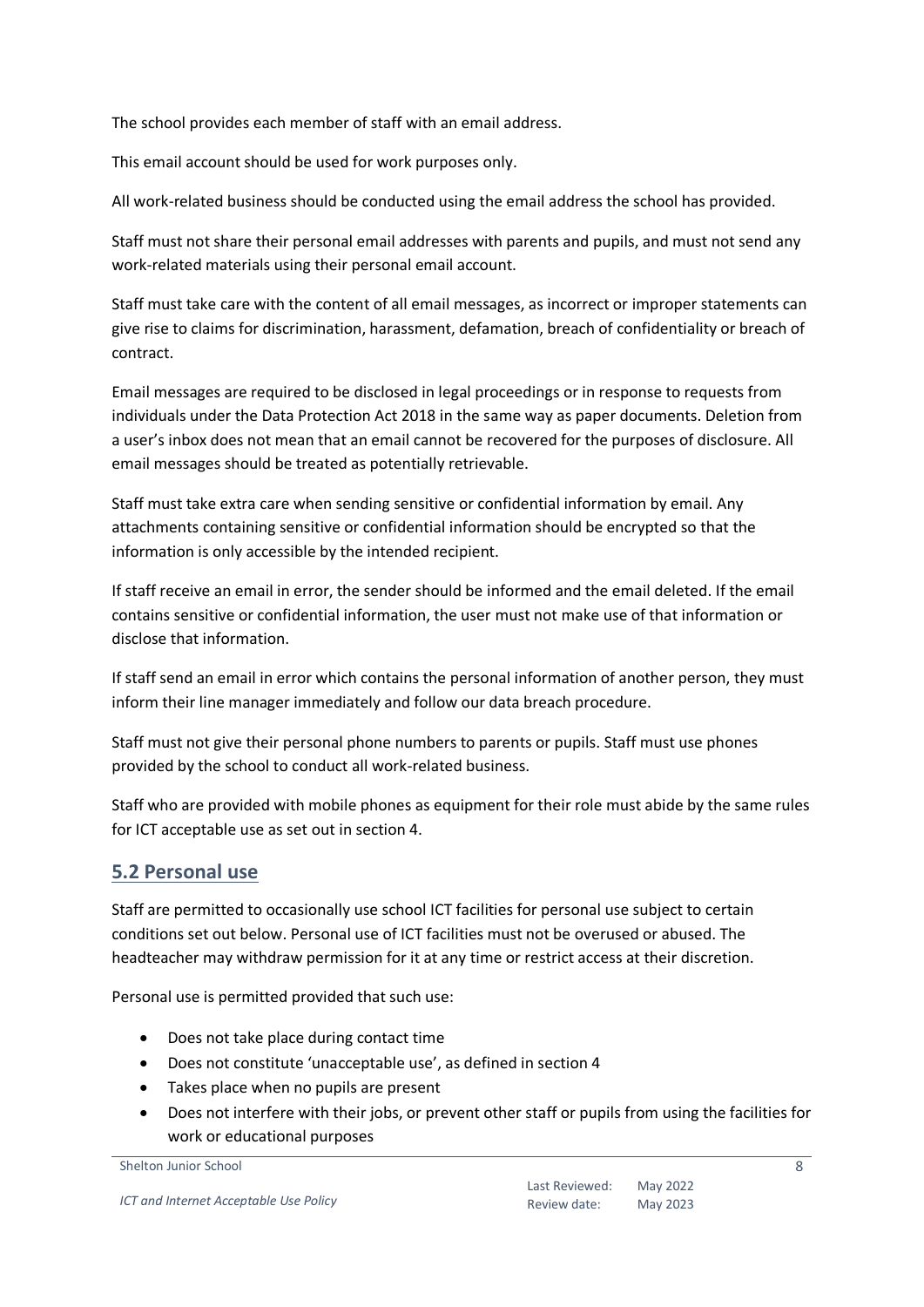Staff may not use the school's ICT facilities to store personal non-work-related information or materials (such as music, videos, or photos).

Staff should be aware that use of the school's ICT facilities for personal use may put personal communications within the scope of the school's ICT monitoring activities (see section 5.5). Where breaches of this policy are found, disciplinary action may be taken.

Staff are also permitted to use their personal devices (such as mobile phones or tablets) in line with the school's mobile phone policy.

Staff should be aware that personal use of ICT (even when not using school ICT facilities) can impact on their employment by, for instance putting personal details in the public domain, where pupils and parents could see them.

Staff should take care to follow the school's guidelines on social media (see appendix 1) and use of email (see section 5.1.1) to protect themselves online and avoid compromising their professional integrity.

#### <span id="page-8-0"></span>**5.2.1 Personal social media accounts**

Members of staff should ensure that their use of social media, either for work or personal purposes, is appropriate at all times.

The school has guidelines for staff on appropriate security settings for Facebook accounts (see appendix 1).

#### <span id="page-8-1"></span>**5.3 Remote access**

We allow staff to access the school's ICT facilities and materials remotely.

The school uses Microsoft 365 to share and store messages, files, and diaries. Remote access is available via Microsoft apps or the internet to this service. The system is provided and managed by the school's IT provider and staff are provided with username and password to access these services.

In addition, remote access is provided to other school systems such as CPOMs and ClassDojo. Other internet services are also used and staff will create or be provided with logins for these services.

If a member of staff is unable to access a system or service used by the school, they should contact their line manager to request access.

Staff accessing the school's ICT facilities and materials remotely must abide by the same rules as those accessing the facilities and materials on-site. Staff must be particularly vigilant if they use the school's ICT facilities outside the school and take such precautions as the school or school's ICT provider may require from time to time against importing viruses or compromising system security.

Our ICT facilities contain information which is confidential and/or subject to data protection legislation. Such information must be treated with extreme care and in accordance with our data protection policy.

```
Shelton Junior School
```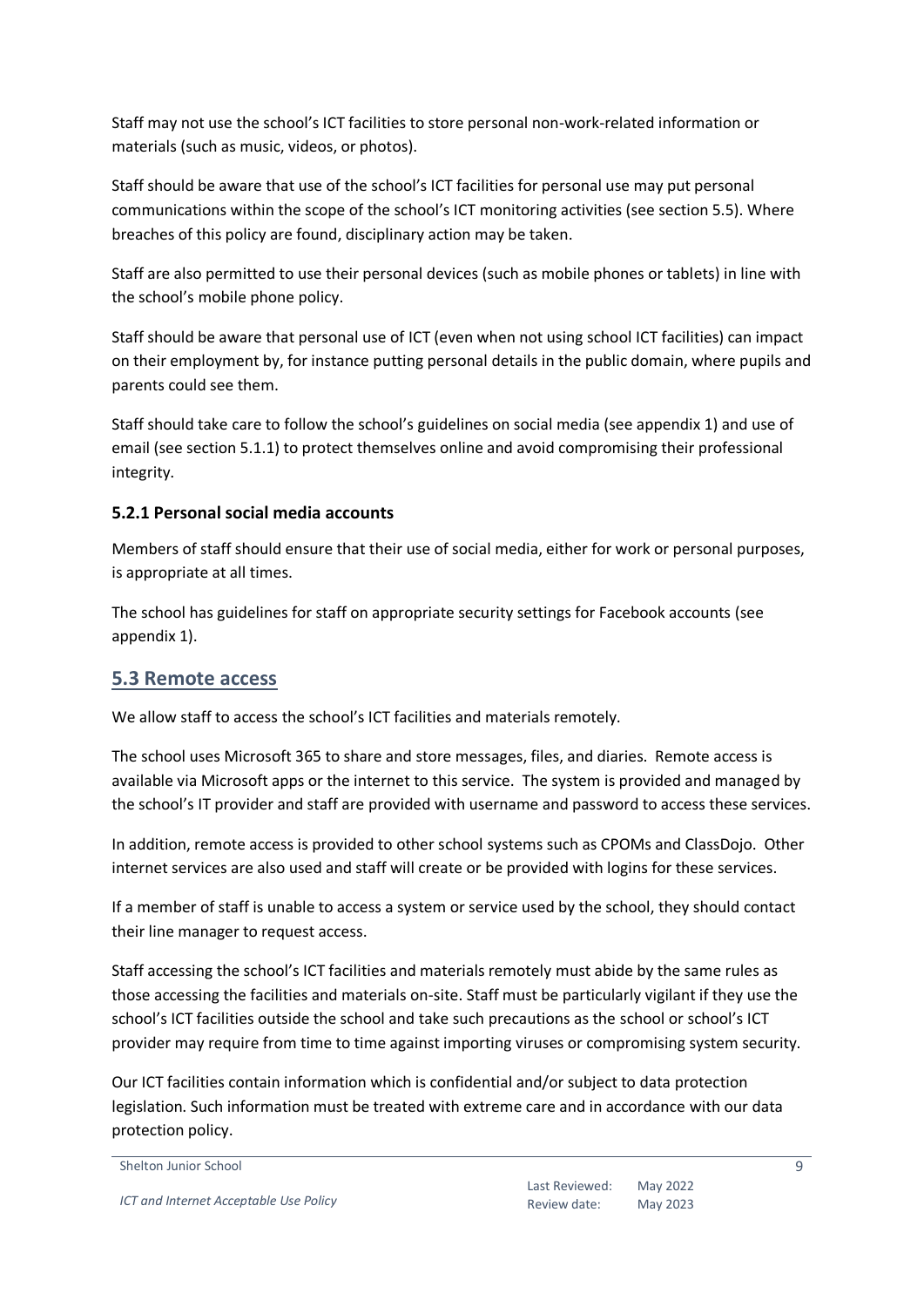Copies of the school's Data Protection policy is available via the school internal file storage on SharePoint and on the school's website.

#### <span id="page-9-0"></span>**5.4 School social media accounts**

The school has an official Twitter page, managed by the school business manager. Staff members who have not been authorised to manage, or post to, the account, must not access, or attempt to access the account.

The school has guidelines for what can and cannot be posted on its social media accounts. Those who are authorised to manage the account must ensure they abide by these guidelines at all times.

#### <span id="page-9-1"></span>**5.5 Monitoring of school network and use of ICT facilities**

The school reserves the right to monitor the use of its ICT facilities and network. This includes, but is not limited to, monitoring of:

- Internet sites visited
- Bandwidth usage
- Email accounts
- Telephone calls
- User activity/access logs
- Any other electronic communications

Only authorised ICT staff may inspect, monitor, intercept, assess, record and disclose the above, to the extent permitted by law.

The school monitors ICT use in order to:

- Obtain information related to school business
- Investigate compliance with school policies, procedures and standards
- Ensure effective school and ICT operation
- Conduct training or quality control exercises
- Prevent or detect crime
- Comply with a subject access request, Freedom of Information Act request, or any other legal obligation

## <span id="page-9-2"></span>**6. Pupils**

#### <span id="page-9-3"></span>**6.1 Access to ICT facilities**

Computers and equipment designated for use are available to pupils only under the supervision of staff. Equipment may be loaned to a pupil for use at home following prior agreement. Pupils will be provided with an account linked to the school's virtual learning environment, which they can access from any device by using the following URL: <http://portal.office.com/>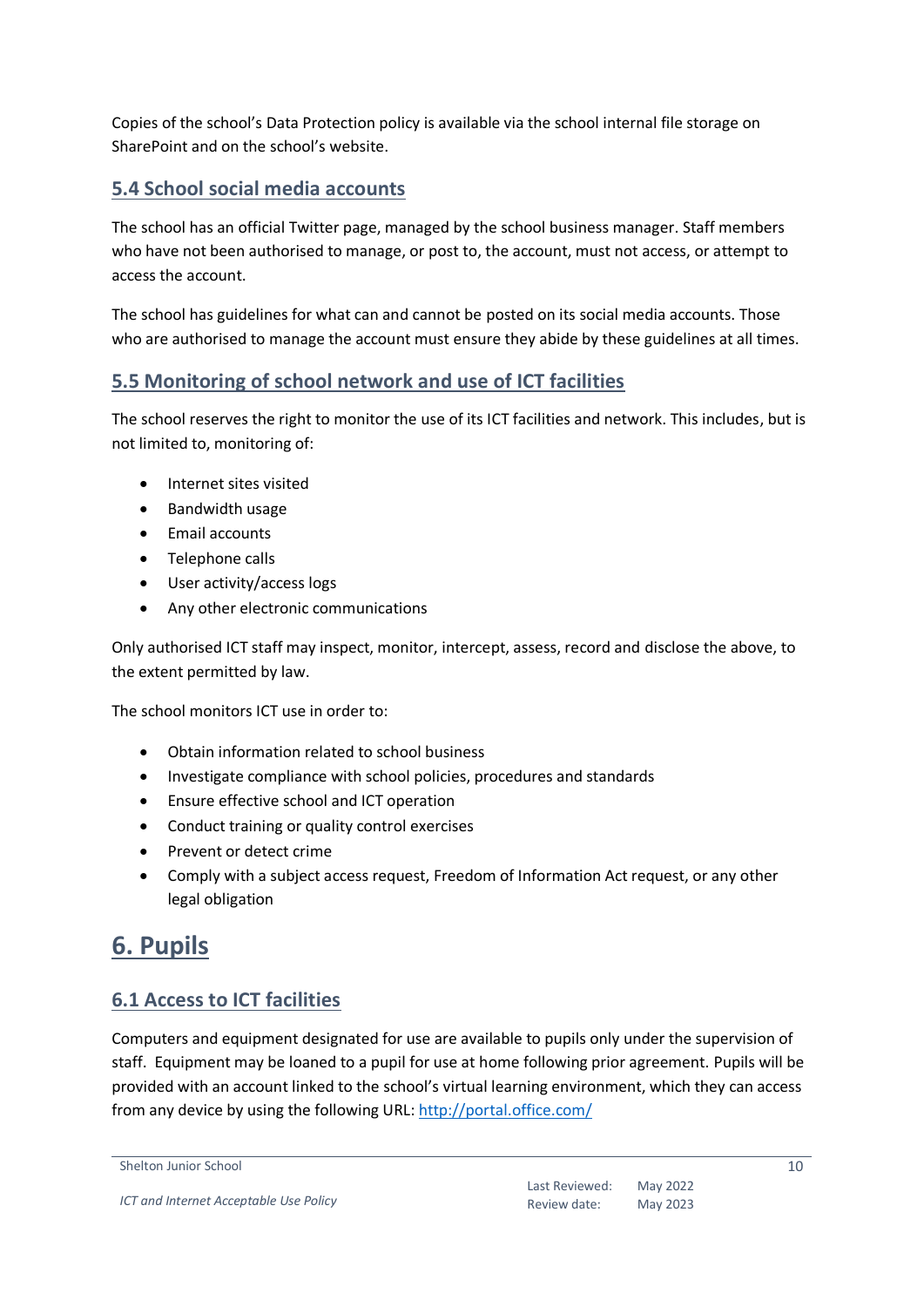#### <span id="page-10-0"></span>**6.2 Search and deletion**

Under the Education Act 2011, and in line with the Department for Education's guidance on searching, screening and confiscation, the school has the right to search pupils' phones, computers or other devices for pornographic images or any other data or items banned under school rules or legislation.

The school can, and will, delete files and data found on searched devices if we believe the data or file has been, or could be, used to disrupt teaching or break the school's rules.

#### <span id="page-10-1"></span>**6.3 Unacceptable use of ICT and the internet outside of school**

The school may sanction pupils, in line with the behaviour policy, if a pupil engages in any of the following **at any time** (even if they are not on school premises):

- Using ICT or the internet to breach intellectual property rights or copyright
- Using ICT or the internet to bully or harass someone else, or to promote unlawful discrimination
- Breaching the school's policies or procedures
- Any illegal conduct, or statements which are deemed to be advocating illegal activity
- Accessing, creating, storing, linking to or sending material that is pornographic, offensive, obscene or otherwise inappropriate
- Activity which defames or disparages the school, or risks bringing the school into disrepute
- Sharing confidential information about the school, other pupils, or other members of the school community
- Gaining or attempting to gain access to restricted areas of the network, or to any password protected information, without approval from authorised personnel
- Allowing, encouraging, or enabling others to gain (or attempt to gain) unauthorised access to the school's ICT facilities
- Causing intentional damage to ICT facilities or materials
- Causing a data breach by accessing, modifying, or sharing data (including personal data) to which a user is not supposed to have access, or without authorisation
- Using inappropriate or offensive language

## <span id="page-10-2"></span>**7. Parents**

#### <span id="page-10-3"></span>**7.1 Access to ICT facilities and materials**

Parents do not have access to the school's ICT facilities as a matter of course.

However, parents working for, or with, the school in an official capacity (for instance, as a volunteer or as a member of the PTA) may be granted an appropriate level of access, or be permitted to use the school's facilities at the headteacher's discretion.

Where parents are granted access in this way, they must abide by this policy as it applies to staff.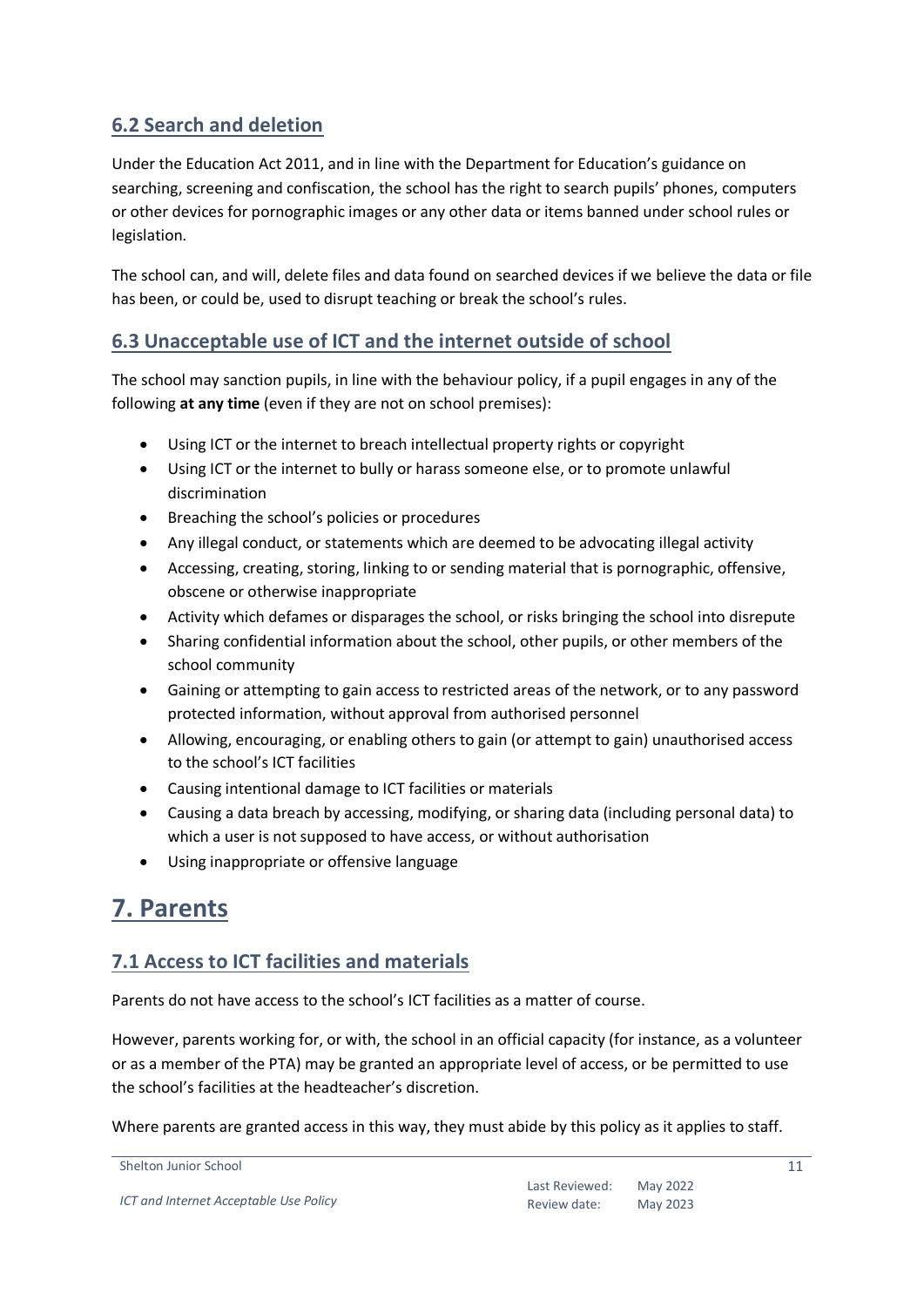#### <span id="page-11-0"></span>**7.2 Communicating with or about the school online**

We believe it is important to model for pupils, and help them learn, how to communicate respectfully with, and about, others online.

Parents play a vital role in helping model this behaviour for their children, especially when communicating with the school through our website and social media channels.

We ask parents to sign the agreement in appendix 2.

### <span id="page-11-1"></span>**8. Data security**

The school takes steps to protect the security of its computing resources, data and user accounts. However, the school cannot guarantee security. Staff, pupils, parents and others who use the school's ICT facilities should use safe computing practices at all times.

#### <span id="page-11-2"></span>**8.1 Passwords**

All users of the school's ICT facilities should set strong passwords for their accounts and keep these passwords secure.

Users are responsible for the security of their passwords and accounts, and for setting permissions for accounts and files they control.

Members of staff or pupils who disclose account or password information may face disciplinary action. Parents or volunteers who disclose account or password information may have their access rights revoked.

#### <span id="page-11-3"></span>**8.2 Software updates, firewalls, and anti-virus software**

All of the school's ICT devices that support software updates, security updates, and anti-virus products will be configured to perform such updates regularly or automatically.

Users must not circumvent or make any attempt to circumvent the administrative, physical and technical safeguards we implement and maintain to protect personal data and the school's ICT facilities.

Any personal devices using the school's network must all be configured in this way.

#### <span id="page-11-4"></span>**8.3 Data protection**

All personal data must be processed and stored in line with data protection regulations and the school's data protection policy.

Copies of the school's data protection policy is available via the school internal file storage on SharePoint and on the school's website.

#### <span id="page-11-5"></span>**8.4 Access to facilities and materials**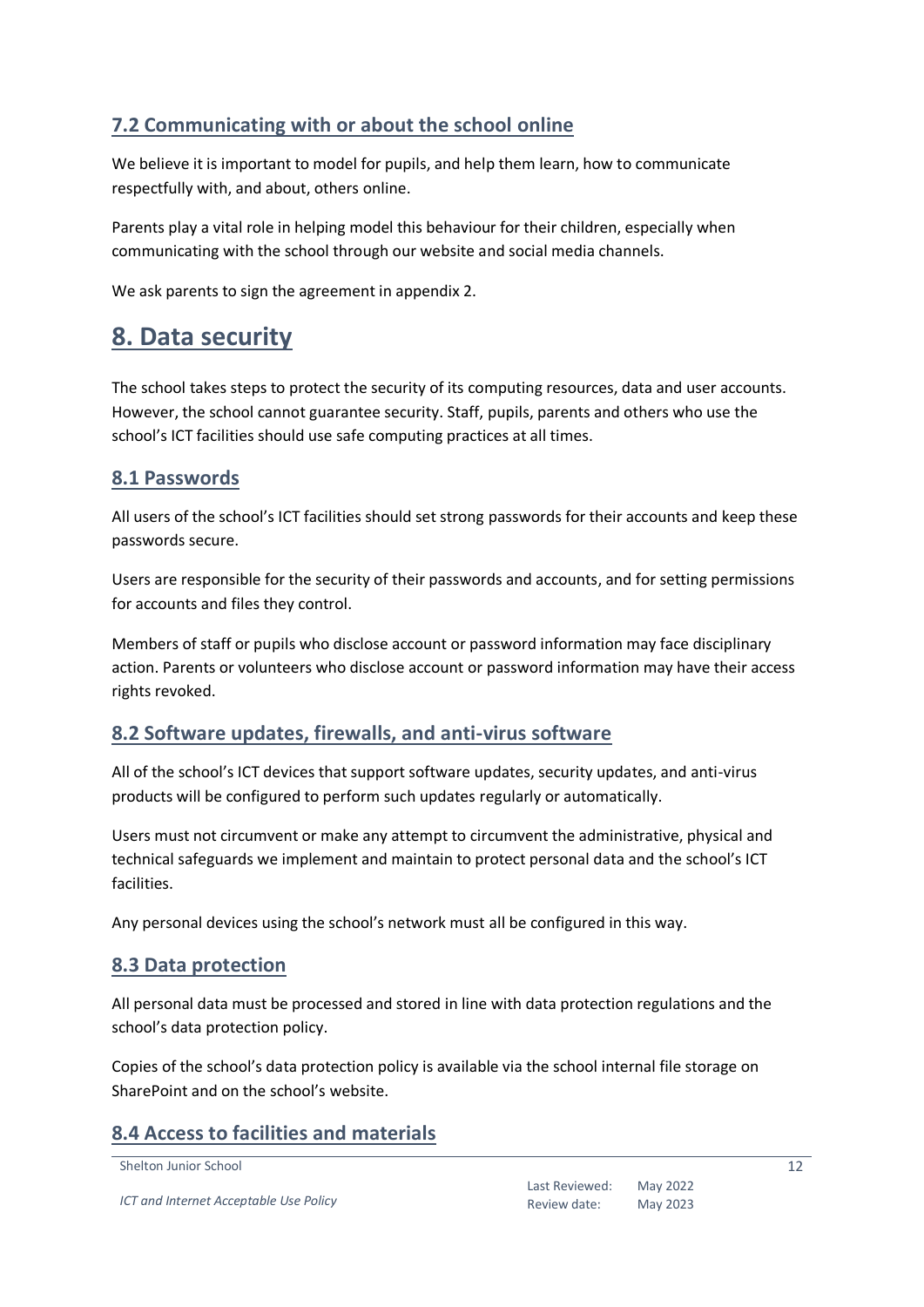All users of the school's ICT facilities will have clearly defined access rights to school systems, files and devices.

These access rights are managed by the school's ICT provider.

Users should not access, or attempt to access, systems, files or devices to which they have not been granted access. If access is provided in error, or if something a user should not have access to is shared with them, they should alert their line manager immediately.

Users should always log out of systems and lock their equipment when they are not in use to avoid any unauthorised access. Equipment and systems should always be logged out of and closed down completely at the end of each working day.

#### <span id="page-12-0"></span>**8.5 Encryption**

The school ensures that its devices and systems have an appropriate level of encryption.

School staff may only use personal devices (including computers and USB drives) to access school data, work remotely, or take personal data (such as pupil information) out of school if they have been specifically authorised to do so by the headteacher.

Use of such personal devices will only be authorised if the devices have appropriate levels of security and encryption, as defined by the school's ICT provider.

## <span id="page-12-1"></span>**9. Protection from cyber attacks**

Please see the glossary (appendix 6) to help you understand cyber security terminology.

The school will:

- Work with governors and LEAD IT Services to make sure cyber security is given the time and resources it needs to make the school secure
- Provide training for staff (and include this training in any induction for new starters, if they join outside of the school's annual training window) on the basics of cyber security, appropriate to their job role, including how to:
	- o Check the sender address in an email
	- o Respond to a request for bank details, personal information or login details
	- o Verify requests for payments or changes to information
- Make sure staff are aware of its procedures for reporting and responding to cyber security incidents
- Investigate whether our IT software needs updating or replacing to be more secure
- Not engage in ransom requests from ransomware attacks, as this would not guarantee recovery of data
- Put controls in place that are:
	- o **'Proportionate'**: the school will verify this at least annually, to objectively test that what it has in place is up to scratch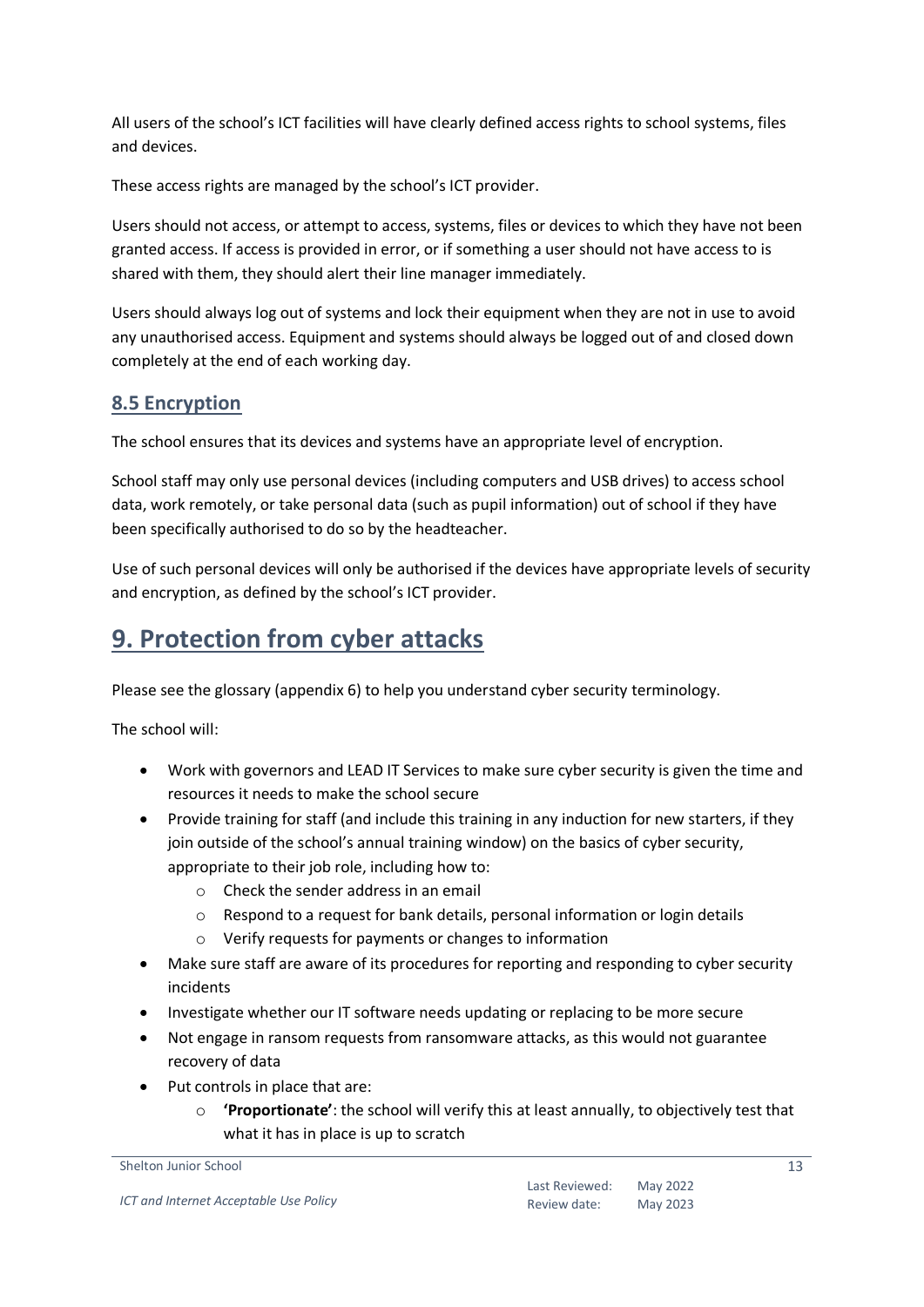- o **Multi-layered**: everyone will be clear on what to look out for to keep our systems safe
- o **Up-to-date**: with a system in place to monitor when the school needs to update its software
- o **Regularly reviewed and tested**: to make sure the systems are as up to scratch and secure as they can be
- Back up critical data and store these backups on a cloud based backup systems/external hard drives that aren't connected to the school network and which can be stored off the school premises.
- Delegate specific responsibility for maintaining the security of our management information system (MIS) to LEAD IT Services.
- Make sure staff:
	- o Enable multi-factor authentication where they can, on things like school email accounts
	- o Store passwords securely using a password manager
- Make sure ICT staff conduct regular access reviews to make sure each user in the school has the right level of permissions and admin rights
- Have a firewall in place that is switched on
- Check that its supply chain is secure, for example by asking suppliers about how secure their business practices are and seeing if they have the Cyber Essentials certification
- Develop, review and test an incident response plan with the IT provider, for example, including how the school will communicate with everyone if communications go down, who will be contacted when, and who will notify Action Fraud of the incident. This will be reviewed and tested at least annually and after a significant event has occurred, using the NCSC's 'Exercise in a Box'
- Work with our LA to see what it can offer the school regarding cyber security, such as advice on which service providers to use or assistance with procurement

## <span id="page-13-0"></span>**10. Internet access**

The school wireless internet connection is secured.

Filtering is used to ensure the safe and appropriate access to websites. Guest access to the school's Wi-Fi system (for example for governors or volunteers) is provided through a separate "Guest" login.

Web filtering is not fool proof. Staff and/or pupils should report inappropriate sites that the filter hasn't identified (or appropriate sites that have been filtered in error) to the relevant member of staff/school's ICT provider.

#### <span id="page-13-1"></span>**10.1 Pupils**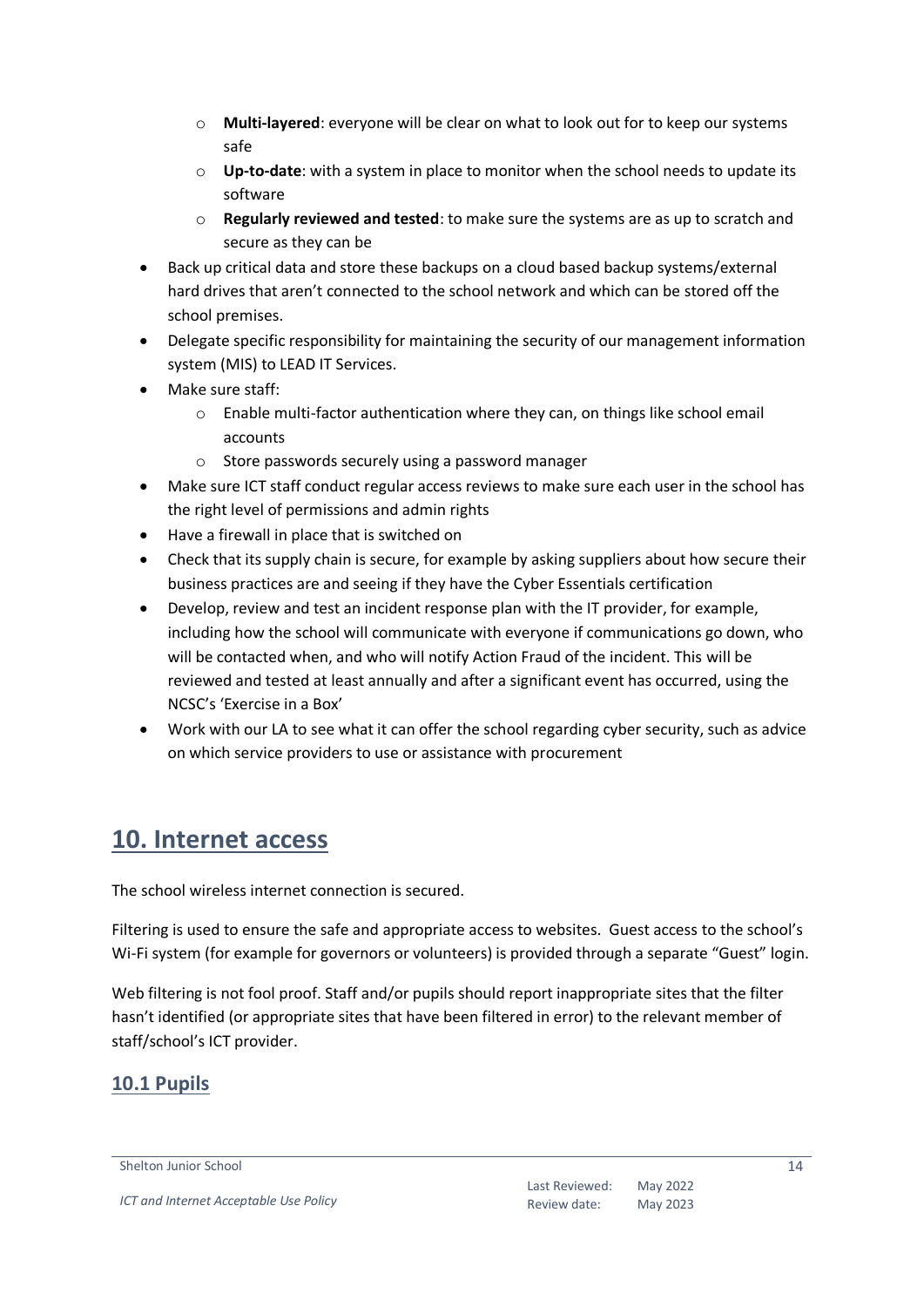Pupils can access Wi-Fi on school devices which are configured to access the Wi-Fi. Children use shared logins associated with their year group, or a generic student login, and web filtering is in operation appropriate to the children's age.

#### <span id="page-14-0"></span>**10.2 Parents and visitors**

Parents and visitors to the school will not be permitted to use the school's Wi-Fi unless specific authorisation is granted by the headteacher.

The headteacher will only grant authorisation if:

- Parents are working with the school in an official capacity (e.g. as a volunteer or as a member of the PTA)
- Visitors need to access the school's Wi-Fi in order to fulfil the purpose of their visit (for instance, to access materials stored on personal devices as part of a presentation or lesson plan)

Staff must not give the Wi-Fi password to anyone who is not authorised to have it. Doing so could result in disciplinary action.

## <span id="page-14-1"></span>**11. Monitoring and review**

The headteacher, computing subject lead and IT provider will monitor the implementation of this policy including ensuring it is updated to reflect the needs and circumstances of the school.

The policy will be reviewed annually.

The governing board is responsible for approving this policy.

## <span id="page-14-2"></span>**12. Related policies**

This policy should be read alongside the school's policies on:

- Online safety
- Safeguarding and child protection
- Positive behaviour
- Staff discipline
- Staff code of conduct
- Staff handbook
- Data protection
- Mobile phones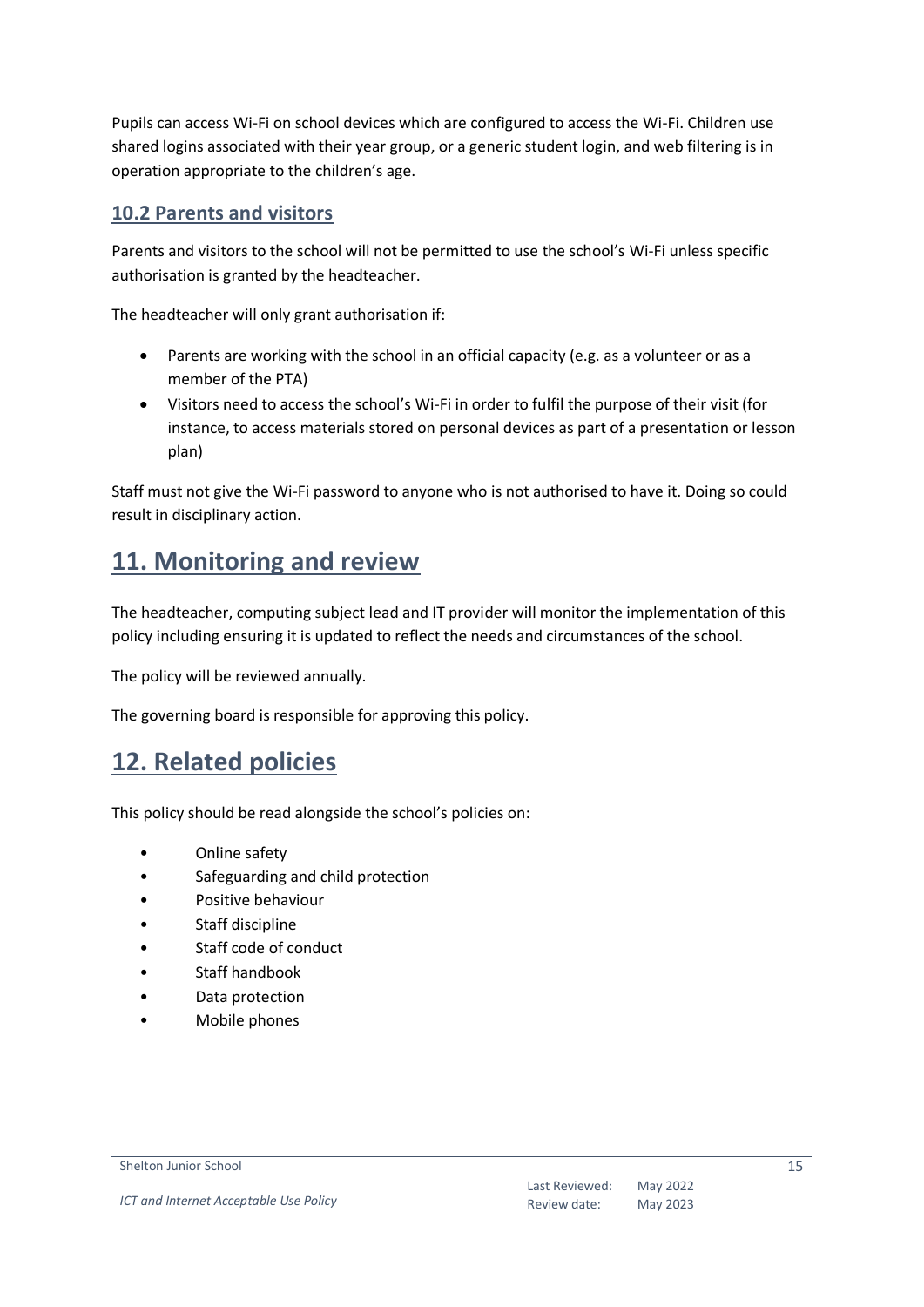## <span id="page-15-0"></span>**Appendix 1: Facebook cheat sheet for staff**

#### **DO NOT ACCEPT FRIEND REQUEST FROM PUPILS ON SOCIAL MEDIA**

#### <span id="page-15-1"></span>**10 rules for school staff on Facebook**

- 1. Consider changing your display name use your first and middle name, use a maiden name, or put your surname backwards instead
- 2. Change your profile picture to something unidentifiable, or if not, ensure that the image is professional
- 3. Check your privacy settings regularly
- 4. Be careful about tagging other staff members in images or posts
- 5. Don't share anything publicly that you wouldn't be just as happy showing your pupils
- 6. Don't use social media sites during school hours
- 7. Don't make comments about your job, your colleagues, our school or your pupils online – once it's out there, it's out there
- 8. Don't associate yourself with the school on your profile (e.g. by setting it as your workplace, or by 'checking in' at a school event)
- 9. Don't link your work email address to your social media accounts. Anyone who has this address (or your personal email address/mobile number) is able to find you using this information
- 10. Consider uninstalling the Facebook app from your phone. The app recognises Wi-Fi connections and makes friend suggestions based on who else uses the same Wi-Fi connection (such as parents or pupils)

#### <span id="page-15-2"></span>**Check your privacy settings**

- Consider changing the visibility of your posts and photos to **'Friends only'**, rather than 'Friends of friends'. Otherwise, pupils and their families may still be able to read your posts, see things you've shared and look at your pictures if they're friends with anybody on your contacts list
- Don't forget to check your **old posts and photos** go to bit.ly/2MdQXMN to find out how to limit the visibility of previous posts
- The public may still be able to see posts you've **'liked'**, even if your profile settings are private, because this depends on the privacy settings of the original poster
- **Google your name** to see what information about you is visible to the public
- Prevent search engines from indexing your profile so that people can't **search for you by name** – go to bit.ly/2zMdVht to find out how to do this
- Remember that **some information is always public**; your display name, profile picture, cover photo, user ID (in the URL for your profile), country, age range and gender

Shelton Junior School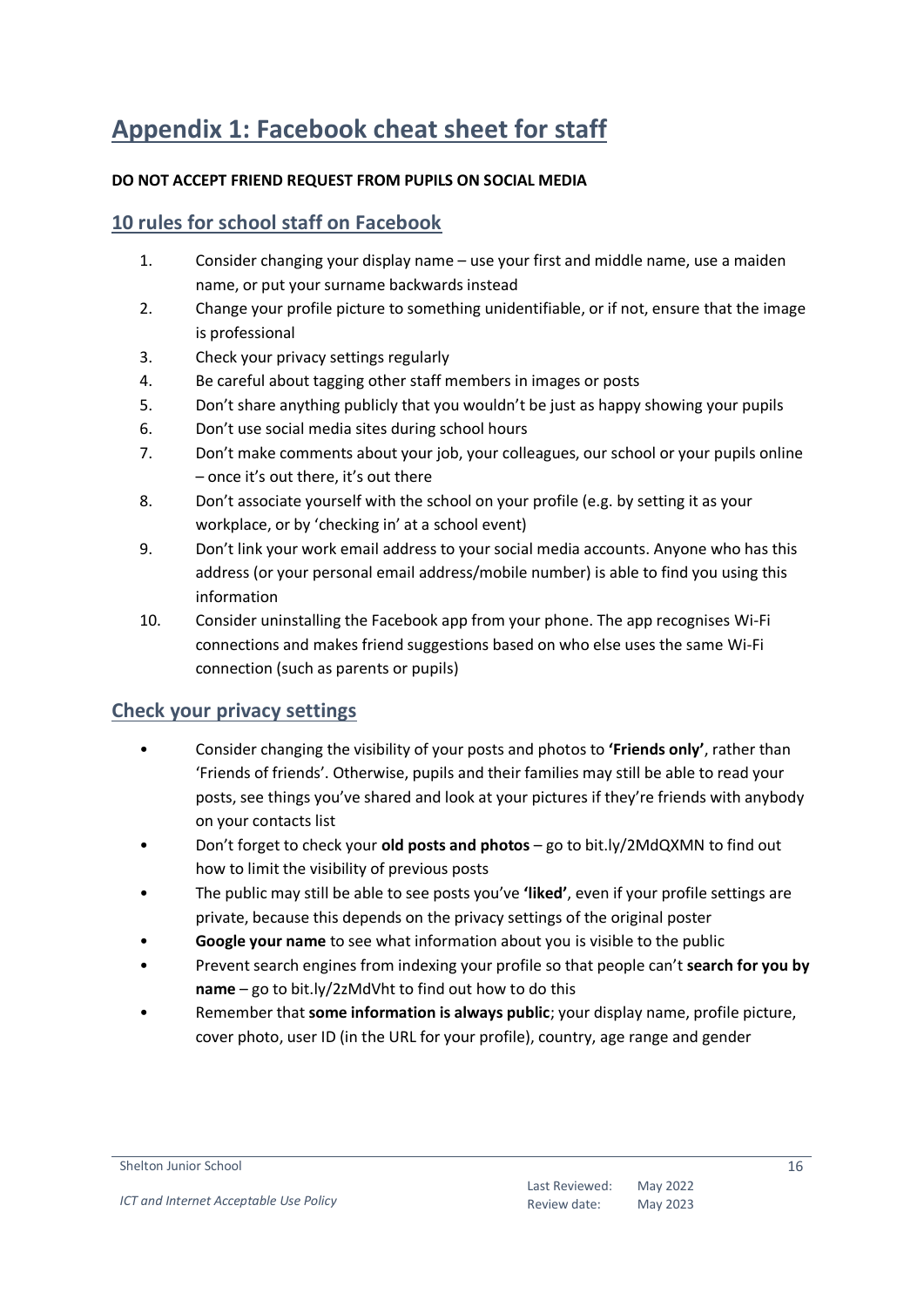#### <span id="page-16-0"></span>**What do to if…**

#### <span id="page-16-1"></span>**A pupil adds you on social media**

- In the first instance, ignore and delete the request. Block the pupil from viewing your profile
- Check your privacy settings again, and consider changing your display name or profile picture
- If the pupil asks you about the friend request in person, tell them that you're not allowed to accept friend requests from pupils and that if they persist, you'll have to notify senior leadership and/or their parents. If the pupil persists, take a screenshot of their request and any accompanying messages
- Notify the senior leadership team or the headteacher about what's happening

#### <span id="page-16-2"></span>**A parent adds you on social media**

It is at your discretion whether to respond. Bear in mind that:

- Responding to one parent's friend request or message might set an unwelcome precedent for both you and other teachers at the school
- Pupils may then have indirect access through their parent's account to anything you post, share, comment on or are tagged in

If you wish to decline the offer or ignore the message, consider drafting a stock response to let the parent know that you're doing so

#### <span id="page-16-3"></span>**You're being harassed on social media, or somebody is spreading something offensive about you**

- **Do not** retaliate or respond in any way
- Save evidence of any abuse by taking screenshots and recording the time and date it occurred
- Report the material to Facebook or the relevant social network and ask them to remove it
- If the perpetrator is a current pupil or staff member, our mediation and disciplinary procedures are usually sufficient to deal with online incidents
- If the perpetrator is a parent or other external adult, a senior member of staff should invite them to a meeting to address any reasonable concerns or complaints and/or request they remove the offending comments or material
- If the comments are racist, sexist, of a sexual nature or constitute a hate crime, you or a senior leader should consider contacting the police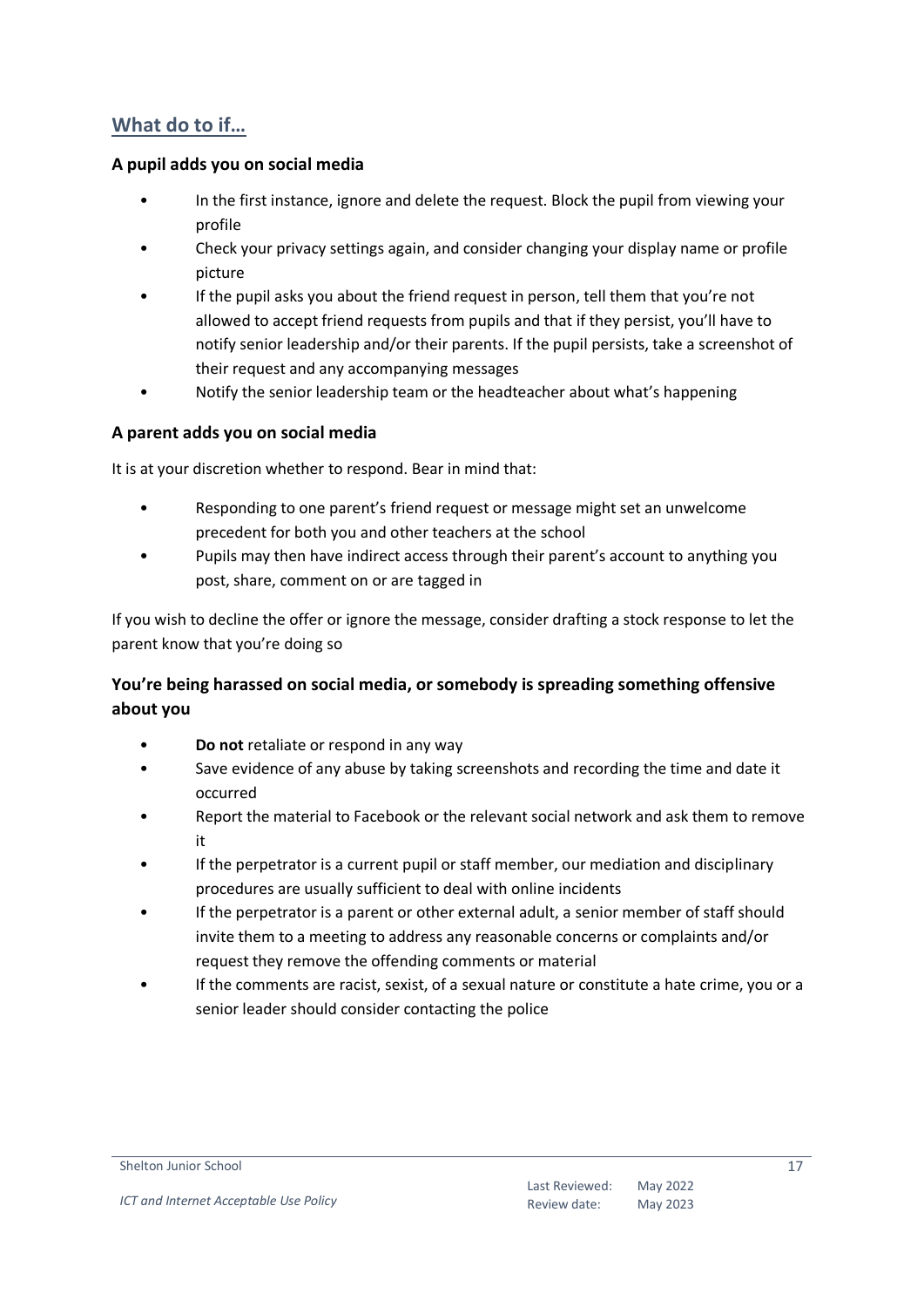## <span id="page-17-0"></span>**Appendix 2: Acceptable use of the internet: agreement for parents and carers**

| Name of parent/carer: |  |
|-----------------------|--|
| Name of child:        |  |
| Class:                |  |

Online channels are an important way for parents/carers to communicate with, or about, our school.

The school uses the following channels:

- ClassDojo
- Teachers2Parents
- Our official Twitter page
- Email groups for parents (for school announcements and information)
- Our virtual learning platform (Teams)

Parents/carers also set up independent channels to help them stay on top of what's happening in their child's class. For example, class/year Facebook groups, email groups, or chats (through apps such as WhatsApp).

When communicating with the school via official communication channels, or using private/independent channels to talk about the school, I will:

- Be respectful towards members of staff, and the school, at all times
- Be respectful of other parents/carers and children
- Direct any complaints or concerns through the school's official channels, so they can be dealt with in line with the school's complaints procedure

I will not:

- Use private groups, the school's Facebook page, or personal social media to complain about or criticise members of staff. This is not constructive and the school can't improve or address issues if they aren't raised in an appropriate way
- Use private groups, the school's Facebook page, or personal social media to complain about, or try to resolve, a behaviour issue involving other pupils. I will contact the school and speak to the appropriate member of staff if I'm aware of a specific behaviour issue or incident
- Upload or share photos or videos on social media of any child other than my own, unless I have the permission of other children's parents/carers

| Signed: | Date: |
|---------|-------|
|         |       |
|         |       |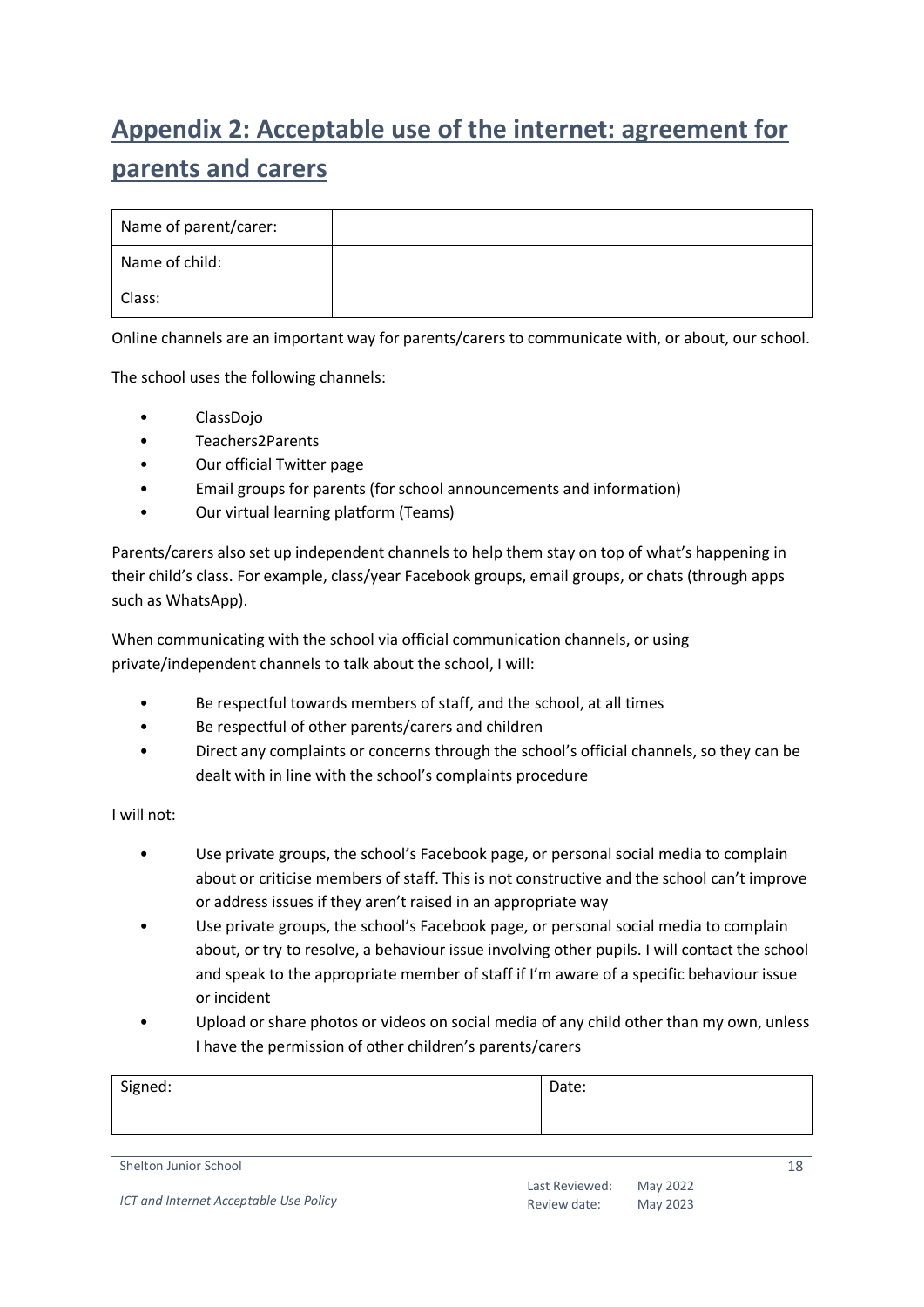## <span id="page-18-0"></span>**Appendix 3: Acceptable use agreement for pupils**

| Name of pupil: |
|----------------|
|----------------|

I will always use the school's ICT systems and internet responsibly. I understand that the school will monitor the websites I visit and my use of the school's ICT facilities and systems. When using the school's ICT facilities and accessing the internet in school, I will not:

- Use them for a non-educational purpose
- Use them without a teacher being present, or without a teacher's permission
- Use them to break school rules
- Access any inappropriate websites
- Access social networking sites (unless my teacher has expressly allowed this as part of a learning activity)
- Use social media website
- Open any attachments in emails, or follow any links in emails, without first checking with a teacher
- Use any inappropriate language when communicating online, including in emails
- Share my password with others or log in to the school's network using someone else's details

Whenever I am online – either at school or at home, I will not:

- Bully other people
- Use mean, unkind or rude language

I will immediately let a teacher or other member of staff know if I find any material which might upset, distress or harm me or others.

I understand that the school can discipline me if I do certain unacceptable things online, even if I'm not in school when I do them.

| Signed (pupil): | Date: |
|-----------------|-------|
|                 |       |

**Parent/carer agreement:** I agree that my child can use the school's ICT systems and internet when appropriately supervised by a member of school staff. I agree to monitor my child's use of the internet and social media. I will make sure my child understands how to behave appropriately when communicating online.

| Name (print): | Signed (parent/carer): | Date: |
|---------------|------------------------|-------|
|               |                        |       |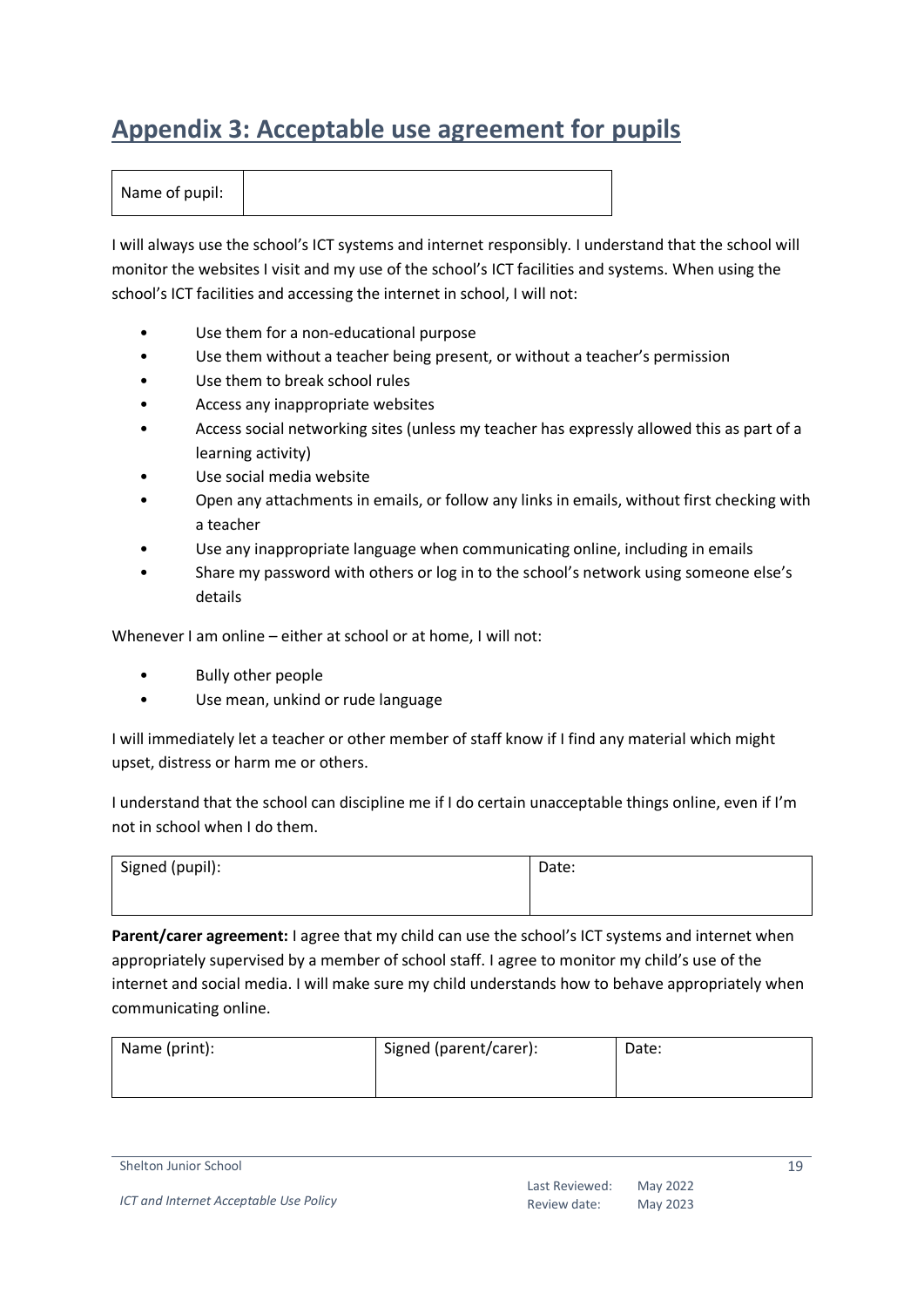## <span id="page-19-0"></span>**Appendix 4: Acceptable use agreement for staff, governors, volunteers and visitors**

When using the school's ICT facilities and accessing the internet in school, or outside school on a work device, I will not:

- Access, or attempt to access inappropriate material, including but not limited to material of a violent, criminal or pornographic nature (or create, share, link to or send such material)
- Use them in any way which could harm the school's reputation
- Use any improper language when communicating online, including in emails or other messaging services
- Install any unauthorised software, or connect unauthorised hardware or devices to the school's network
- Share my password with others or log in to the school's network using someone else's details
- Share confidential information about the school, its pupils or staff, or other members of the community
- Access, modify or share data I'm not authorised to access, modify or share
- Promote private businesses, unless that business is directly related to the school

I understand that the school will monitor the websites I visit and my use of the school's ICT facilities and systems.

I will take all reasonable steps to ensure that work devices are secure and password-protected when using them outside school, and keep all data securely stored in accordance with this policy and the school's data protection policy.

I will let the designated safeguarding lead (DSL) and ICT manager know if a pupil informs me they have found any material which might upset, distress or harm them or others, and will also do so if I encounter any such material.

I will always use the school's ICT systems and internet responsibly, and ensure that pupils in my care do so too.

| Signed (parent/carer): | Date: |
|------------------------|-------|
|                        |       |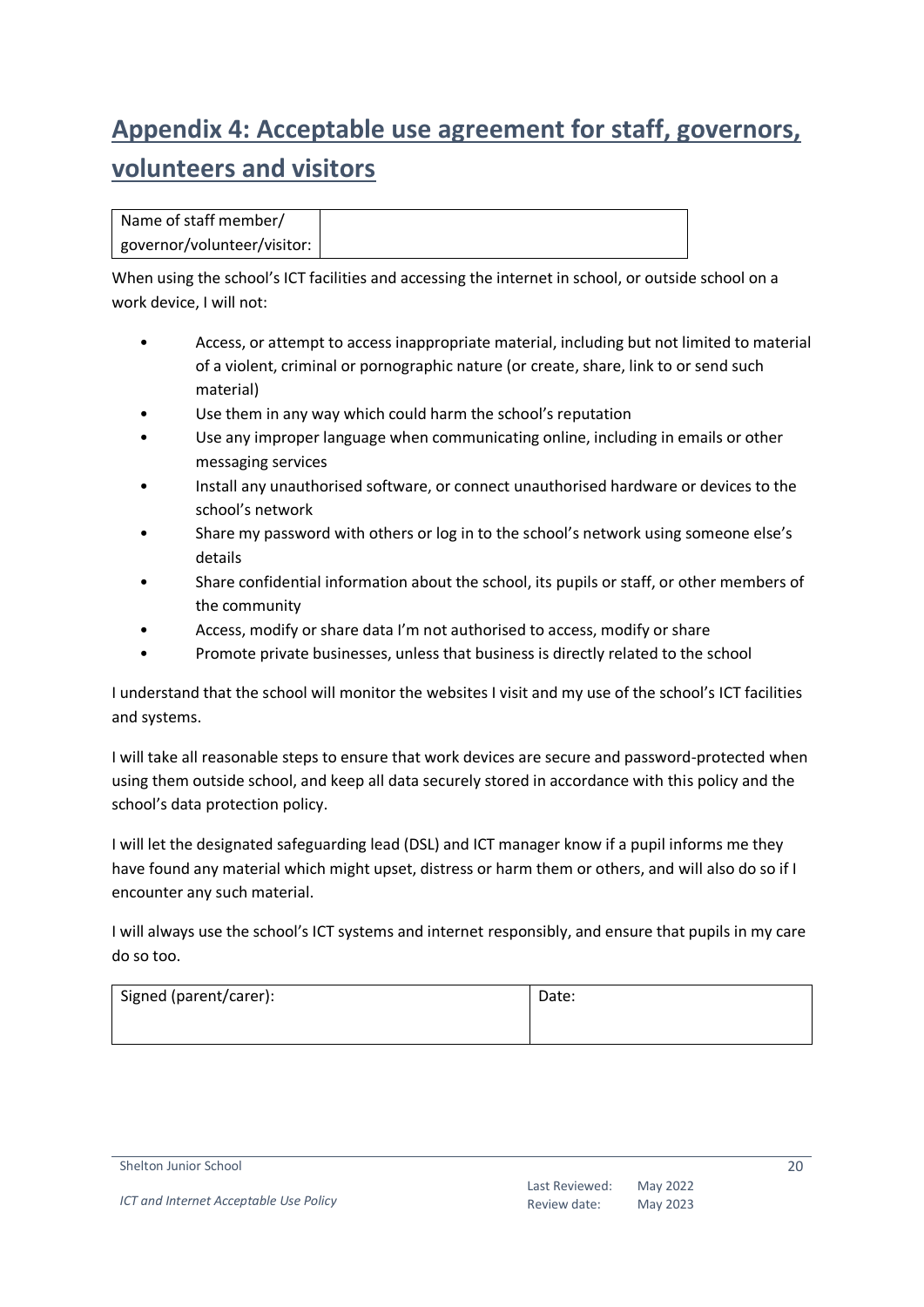## <span id="page-20-0"></span>**Appendix 5: Glossary of cyber security terminology**

These key terms will help you to understand the common forms of cyber-attack and the measures the school will put in place. They're from the National Cyber Security Centre (NCSC) glossary.

| <b>TERM</b>            | <b>DEFINITION</b>                                                                                                                                      |
|------------------------|--------------------------------------------------------------------------------------------------------------------------------------------------------|
| <b>Antivirus</b>       | Software designed to detect, stop and remove<br>malicious software and viruses.                                                                        |
| <b>Cloud</b>           | Where you can store and access your resources<br>(including data and software) via the internet,<br>instead of locally on physical devices.            |
| <b>Cyber attack</b>    | An attempt to access, damage or disrupt your<br>computer systems, networks or devices<br>maliciously.                                                  |
| <b>Cyber incident</b>  | Where the security of your system or service has<br>been breached.                                                                                     |
| <b>Cyber security</b>  | The protection of your devices, services and<br>networks (and the information they contain)<br>from theft or damage.                                   |
| <b>Download attack</b> | Where malicious software or a virus is<br>downloaded unintentionally onto a device<br>without the user's knowledge or consent.                         |
| <b>Firewall</b>        | Hardware or software that uses a defined rule<br>set to constrain network traffic - this is to<br>prevent unauthorised access to or from a<br>network. |
| <b>Hacker</b>          | Someone with some computer skills who uses<br>them to break into computers, systems and<br>networks.                                                   |
| <b>Malware</b>         | Malicious software. This includes viruses, trojans<br>or any code or content that can adversely impact<br>individuals or organisations.                |
| <b>Patching</b>        | Updating firmware or software to improve<br>security and/or enhance functionality.                                                                     |